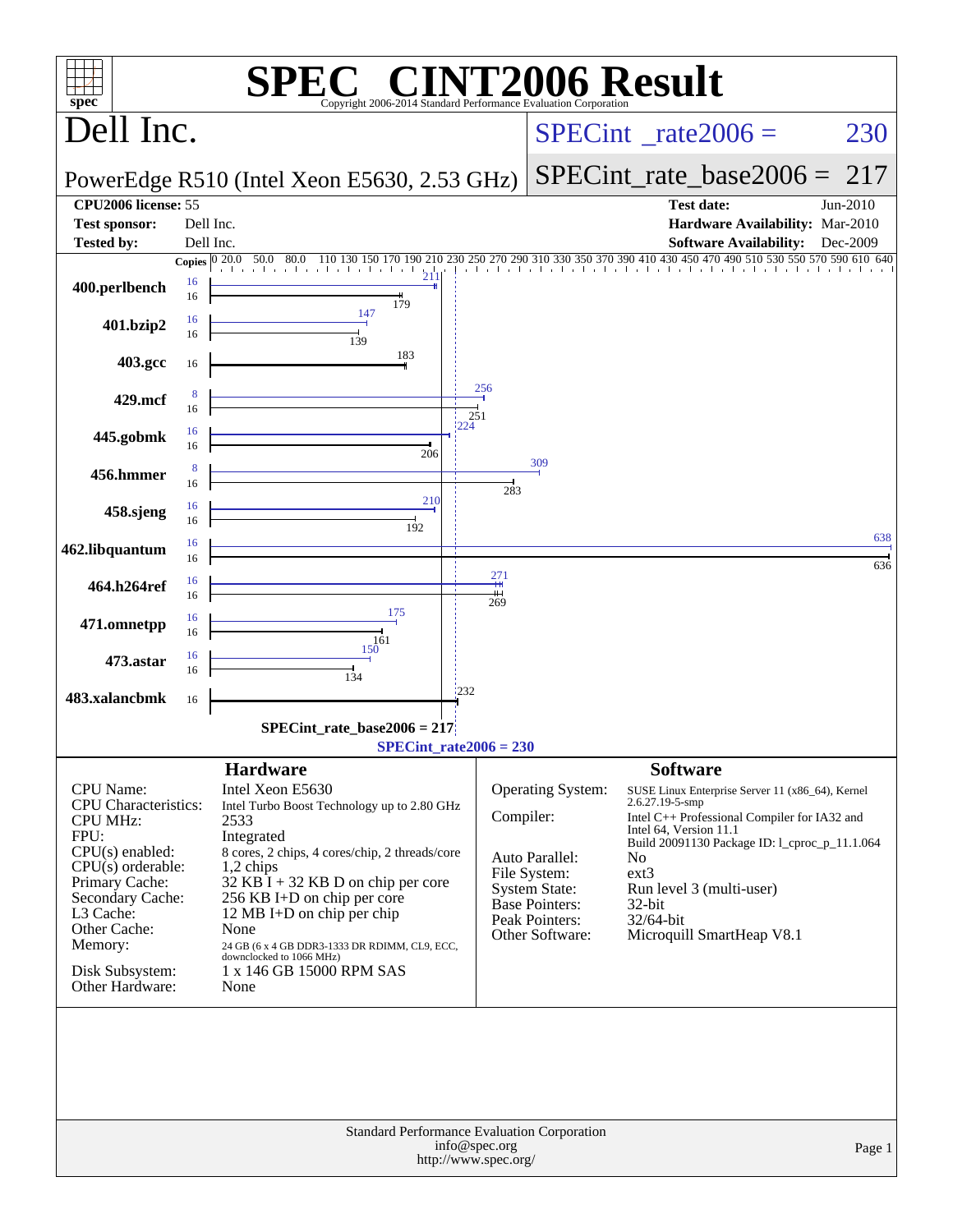

# **[SPEC CINT2006 Result](http://www.spec.org/auto/cpu2006/Docs/result-fields.html#SPECCINT2006Result)**

# Dell Inc.

### SPECint rate $2006 = 230$

PowerEdge R510 (Intel Xeon E5630, 2.53 GHz)

[SPECint\\_rate\\_base2006 =](http://www.spec.org/auto/cpu2006/Docs/result-fields.html#SPECintratebase2006) 217

#### **[CPU2006 license:](http://www.spec.org/auto/cpu2006/Docs/result-fields.html#CPU2006license)** 55 **[Test date:](http://www.spec.org/auto/cpu2006/Docs/result-fields.html#Testdate)** Jun-2010

**[Test sponsor:](http://www.spec.org/auto/cpu2006/Docs/result-fields.html#Testsponsor)** Dell Inc. **[Hardware Availability:](http://www.spec.org/auto/cpu2006/Docs/result-fields.html#HardwareAvailability)** Mar-2010 **[Tested by:](http://www.spec.org/auto/cpu2006/Docs/result-fields.html#Testedby)** Dell Inc. **[Software Availability:](http://www.spec.org/auto/cpu2006/Docs/result-fields.html#SoftwareAvailability)** Dec-2009

### **[Results Table](http://www.spec.org/auto/cpu2006/Docs/result-fields.html#ResultsTable)**

|                    | <b>Base</b>   |                |       |                                                                                                          |            |                |                  | <b>Peak</b>   |                |              |                |              |                |              |
|--------------------|---------------|----------------|-------|----------------------------------------------------------------------------------------------------------|------------|----------------|------------------|---------------|----------------|--------------|----------------|--------------|----------------|--------------|
| <b>Benchmark</b>   | <b>Copies</b> | <b>Seconds</b> | Ratio | <b>Seconds</b>                                                                                           | Ratio      | <b>Seconds</b> | Ratio            | <b>Copies</b> | <b>Seconds</b> | <b>Ratio</b> | <b>Seconds</b> | <b>Ratio</b> | <b>Seconds</b> | <b>Ratio</b> |
| 400.perlbench      | 16            | 882            | 177   | 868                                                                                                      | 180l       | 872            | <b>179</b>       | 16            | 738            | 212          | 746            | 210          | 741            | 211          |
| 401.bzip2          | 16            | 1112           | 139   | 1113                                                                                                     | 139        | 1112           | 139 <sub>l</sub> | 16            | 1055           | 146          | 1053           | 147          | 1050           | 147          |
| $403.\mathrm{gcc}$ | 16            | 703            | 183   | 707                                                                                                      | 182        | 703            | <b>183</b>       | 16            | 703            | 183          | 707            | 182          | 703            | <u>183</u>   |
| $429$ .mcf         | 16            | 583            | 250   | 582                                                                                                      | 251        | 582            | 251              | 8             | 285            | 256          | 285            | 256          | 284            | 257          |
| $445$ .gobmk       | 16            | 817            | 205   | 816                                                                                                      | <b>206</b> | 812            | 207              | 16            | 749            | 224          | 749            | 224          | 750            | 224          |
| 456.hmmer          | 16            | 527            | 283   | 527                                                                                                      | 283        | 525            | 284              | 8             | 242            | 308          | 242            | 309          | 242            | 309          |
| 458.sjeng          | 16            | 1010           | 192   | 1008                                                                                                     | 192        | 1009           | <b>192</b>       | 16            | 922            | 210          | 923            | 210          | 920            | 210          |
| 462.libquantum     | 16            | 521            | 636   | 521                                                                                                      | 636        | 520            | 637              | 16            | 520            | 638          | 519            | 638          | 519            | 638          |
| 464.h264ref        | 16            | 1328           | 267   | 1315                                                                                                     | 269        | 1295           | 273 <sub>1</sub> | 16            | 1292           | 274          | 1324           | 267          | 1305           | 271          |
| 471.omnetpp        | 16            | 621            | 161   | 623                                                                                                      | 161        | 622            | 161              | 16            | 573            | 175          | 573            | 175          | 573            | <u>175</u>   |
| $473$ . astar      | 16            | 840            | 134   | 836                                                                                                      | 134        | 836            | 134              | 16            | 750            | 150          | 749            | 150          | 749            | <b>150</b>   |
| 483.xalancbmk      | 16            | 476            | 232   | 476                                                                                                      | 232        | 478            | 231              | 16            | 476            | 232          | 476            | 232          | 478            | 231          |
|                    |               |                |       | Results appear in the order in which they were run. Bold underlined text indicates a median measurement. |            |                |                  |               |                |              |                |              |                |              |

#### **[Submit Notes](http://www.spec.org/auto/cpu2006/Docs/result-fields.html#SubmitNotes)**

The config file option 'submit' was used. numactl was used to bind copies to the cores

### **[Operating System Notes](http://www.spec.org/auto/cpu2006/Docs/result-fields.html#OperatingSystemNotes)**

'ulimit -s unlimited' was used to set the stacksize to unlimited prior to run

### **[Platform Notes](http://www.spec.org/auto/cpu2006/Docs/result-fields.html#PlatformNotes)**

 BIOS Settings: Power Management = Maximum Performance (Default = Active Power Controller) Data Reuse = Disabled (Default = Enabled)

### **[General Notes](http://www.spec.org/auto/cpu2006/Docs/result-fields.html#GeneralNotes)**

 Binaries were compiled on SLES 10 with Binutils 2.18.50.0.7.20080502 The Dell PowerEdge R510 and the Bull NovaScale R450 F2 models are electronically equivalent. The results have been measured on a Dell PowerEdge R510 model.

### **[Base Compiler Invocation](http://www.spec.org/auto/cpu2006/Docs/result-fields.html#BaseCompilerInvocation)**

[C benchmarks](http://www.spec.org/auto/cpu2006/Docs/result-fields.html#Cbenchmarks): icc  $-m32$ 

Continued on next page

Standard Performance Evaluation Corporation [info@spec.org](mailto:info@spec.org) <http://www.spec.org/>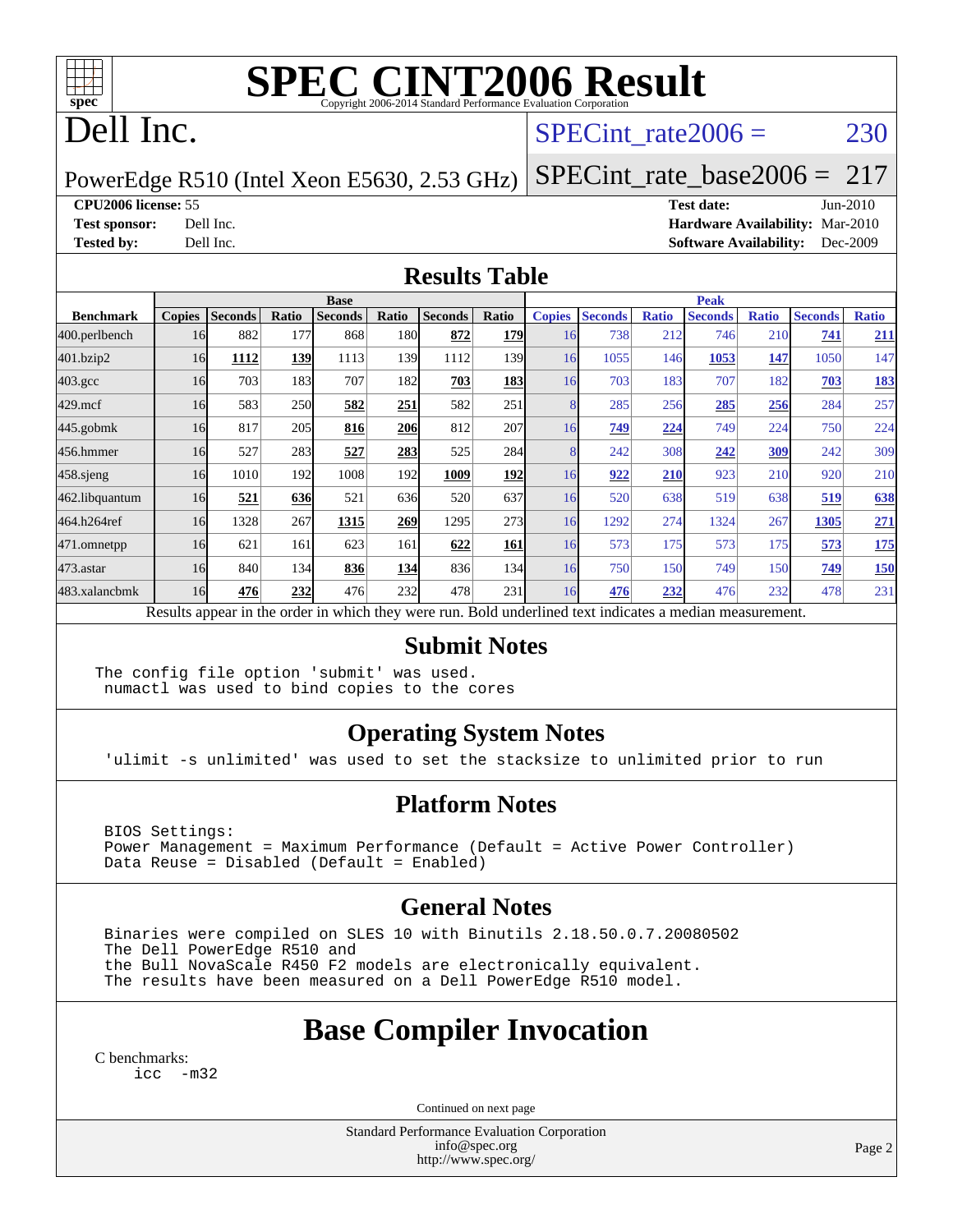| <b>SPEC CINT2006 Result</b><br>$spec^*$<br>Copyright 2006-2014 Standard Performance Evaluation Corporation                                                                                      |                                                                                                               |
|-------------------------------------------------------------------------------------------------------------------------------------------------------------------------------------------------|---------------------------------------------------------------------------------------------------------------|
| Dell Inc.                                                                                                                                                                                       | 230<br>$SPECint rate 2006 =$                                                                                  |
| PowerEdge R510 (Intel Xeon E5630, 2.53 GHz)                                                                                                                                                     | 217<br>$SPECint_rate base2006 =$                                                                              |
| CPU2006 license: 55<br><b>Test sponsor:</b><br>Dell Inc.<br><b>Tested by:</b><br>Dell Inc.                                                                                                      | <b>Test date:</b><br>Jun-2010<br>Hardware Availability: Mar-2010<br>Dec-2009<br><b>Software Availability:</b> |
| <b>Base Compiler Invocation (Continued)</b>                                                                                                                                                     |                                                                                                               |
| $C_{++}$ benchmarks:<br>icpc -m32                                                                                                                                                               |                                                                                                               |
| <b>Base Portability Flags</b><br>400.perlbench: -DSPEC_CPU_LINUX_IA32<br>462.libquantum: -DSPEC_CPU_LINUX<br>483.xalancbmk: - DSPEC CPU LINUX                                                   |                                                                                                               |
| <b>Base Optimization Flags</b><br>C benchmarks:<br>-xSSE4.2 -ipo -03 -no-prec-div -static -opt-prefetch<br>$C_{++}$ benchmarks:<br>-xSSE4.2 -ipo -03 -no-prec-div -opt-prefetch -Wl,-z, muldefs |                                                                                                               |
| -L/home/cmplr/usr3/alrahate/cpu2006.1.1.ic11.1/libic11.1-32bit -lsmartheap<br><b>Base Other Flags</b><br>C benchmarks:<br>403.gcc: -Dalloca= alloca                                             |                                                                                                               |
|                                                                                                                                                                                                 |                                                                                                               |
| <b>Peak Compiler Invocation</b><br>C benchmarks (except as noted below):<br>icc<br>$-m32$                                                                                                       |                                                                                                               |
| 401.bzip2: icc -m64                                                                                                                                                                             |                                                                                                               |
| 456.hmmer: $\text{icc}$ -m64                                                                                                                                                                    |                                                                                                               |
| 458.sjeng: icc -m64                                                                                                                                                                             |                                                                                                               |
| 462.libquantum: icc -m64                                                                                                                                                                        |                                                                                                               |
| C++ benchmarks (except as noted below):<br>icpc -m32                                                                                                                                            |                                                                                                               |
| 473.astar: icpc -m64                                                                                                                                                                            |                                                                                                               |
|                                                                                                                                                                                                 |                                                                                                               |

| <b>Standard Performance Evaluation Corporation</b> |
|----------------------------------------------------|
| info@spec.org                                      |
| http://www.spec.org/                               |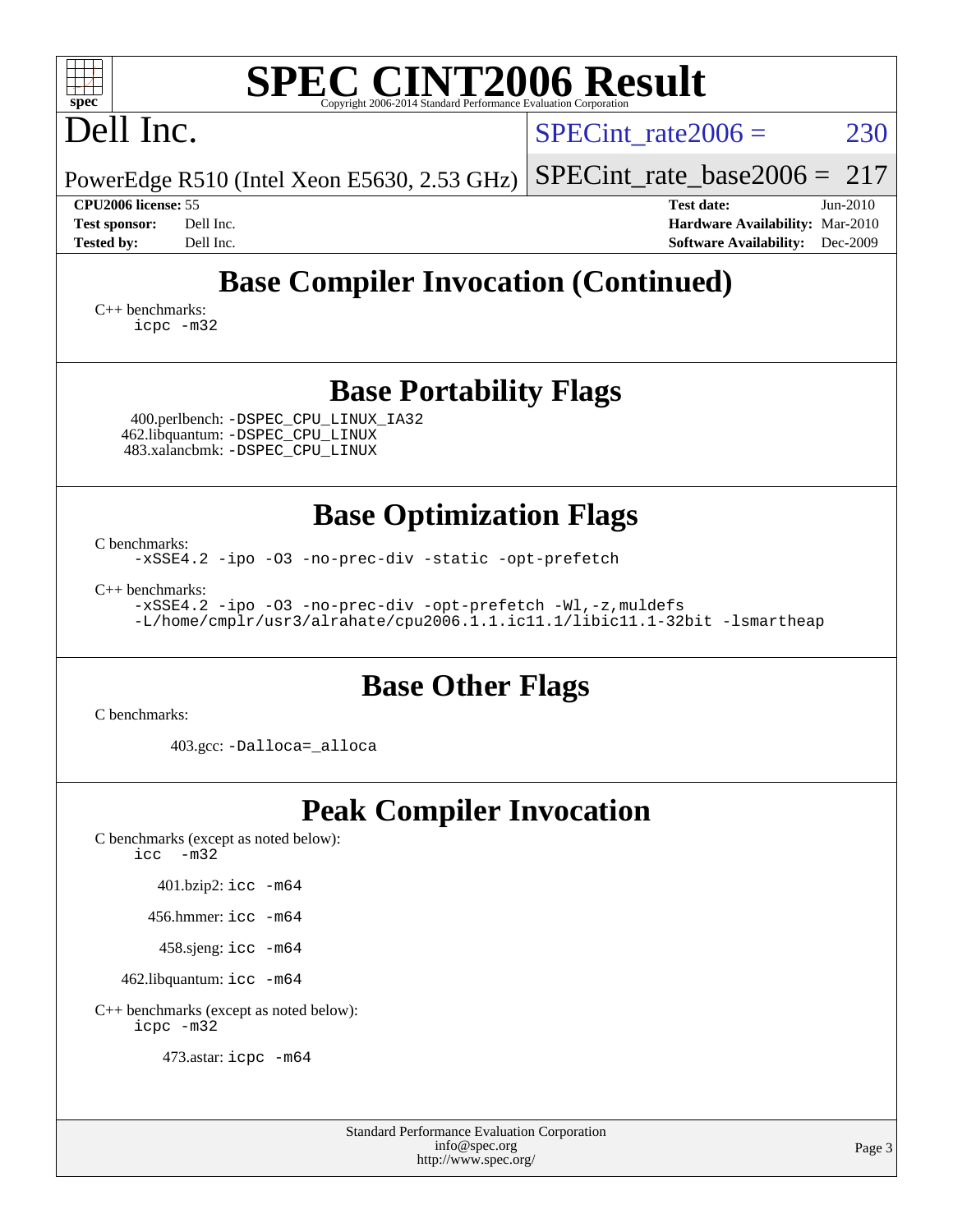

# **[SPEC CINT2006 Result](http://www.spec.org/auto/cpu2006/Docs/result-fields.html#SPECCINT2006Result)**

# Dell Inc.

SPECint rate $2006 = 230$ 

PowerEdge R510 (Intel Xeon E5630, 2.53 GHz) [SPECint\\_rate\\_base2006 =](http://www.spec.org/auto/cpu2006/Docs/result-fields.html#SPECintratebase2006) 217

**[CPU2006 license:](http://www.spec.org/auto/cpu2006/Docs/result-fields.html#CPU2006license)** 55 **[Test date:](http://www.spec.org/auto/cpu2006/Docs/result-fields.html#Testdate)** Jun-2010 **[Test sponsor:](http://www.spec.org/auto/cpu2006/Docs/result-fields.html#Testsponsor)** Dell Inc. **[Hardware Availability:](http://www.spec.org/auto/cpu2006/Docs/result-fields.html#HardwareAvailability)** Mar-2010 **[Tested by:](http://www.spec.org/auto/cpu2006/Docs/result-fields.html#Testedby)** Dell Inc. **[Software Availability:](http://www.spec.org/auto/cpu2006/Docs/result-fields.html#SoftwareAvailability)** Dec-2009

### **[Peak Portability Flags](http://www.spec.org/auto/cpu2006/Docs/result-fields.html#PeakPortabilityFlags)**

 400.perlbench: [-DSPEC\\_CPU\\_LINUX\\_IA32](http://www.spec.org/cpu2006/results/res2010q3/cpu2006-20100913-13228.flags.html#b400.perlbench_peakCPORTABILITY_DSPEC_CPU_LINUX_IA32) 401.bzip2: [-DSPEC\\_CPU\\_LP64](http://www.spec.org/cpu2006/results/res2010q3/cpu2006-20100913-13228.flags.html#suite_peakCPORTABILITY401_bzip2_DSPEC_CPU_LP64) 456.hmmer: [-DSPEC\\_CPU\\_LP64](http://www.spec.org/cpu2006/results/res2010q3/cpu2006-20100913-13228.flags.html#suite_peakCPORTABILITY456_hmmer_DSPEC_CPU_LP64) 458.sjeng: [-DSPEC\\_CPU\\_LP64](http://www.spec.org/cpu2006/results/res2010q3/cpu2006-20100913-13228.flags.html#suite_peakCPORTABILITY458_sjeng_DSPEC_CPU_LP64) 462.libquantum: [-DSPEC\\_CPU\\_LP64](http://www.spec.org/cpu2006/results/res2010q3/cpu2006-20100913-13228.flags.html#suite_peakCPORTABILITY462_libquantum_DSPEC_CPU_LP64) [-DSPEC\\_CPU\\_LINUX](http://www.spec.org/cpu2006/results/res2010q3/cpu2006-20100913-13228.flags.html#b462.libquantum_peakCPORTABILITY_DSPEC_CPU_LINUX) 473.astar: [-DSPEC\\_CPU\\_LP64](http://www.spec.org/cpu2006/results/res2010q3/cpu2006-20100913-13228.flags.html#suite_peakCXXPORTABILITY473_astar_DSPEC_CPU_LP64) 483.xalancbmk: [-DSPEC\\_CPU\\_LINUX](http://www.spec.org/cpu2006/results/res2010q3/cpu2006-20100913-13228.flags.html#b483.xalancbmk_peakCXXPORTABILITY_DSPEC_CPU_LINUX)

### **[Peak Optimization Flags](http://www.spec.org/auto/cpu2006/Docs/result-fields.html#PeakOptimizationFlags)**

[C benchmarks](http://www.spec.org/auto/cpu2006/Docs/result-fields.html#Cbenchmarks):

 400.perlbench: [-xSSE4.2](http://www.spec.org/cpu2006/results/res2010q3/cpu2006-20100913-13228.flags.html#user_peakPASS2_CFLAGSPASS2_LDCFLAGS400_perlbench_f-xSSE42_f91528193cf0b216347adb8b939d4107)(pass 2) [-prof-gen](http://www.spec.org/cpu2006/results/res2010q3/cpu2006-20100913-13228.flags.html#user_peakPASS1_CFLAGSPASS1_LDCFLAGS400_perlbench_prof_gen_e43856698f6ca7b7e442dfd80e94a8fc)(pass 1) [-ipo](http://www.spec.org/cpu2006/results/res2010q3/cpu2006-20100913-13228.flags.html#user_peakPASS2_CFLAGSPASS2_LDCFLAGS400_perlbench_f-ipo)(pass 2) [-O3](http://www.spec.org/cpu2006/results/res2010q3/cpu2006-20100913-13228.flags.html#user_peakPASS2_CFLAGSPASS2_LDCFLAGS400_perlbench_f-O3)(pass 2) [-no-prec-div](http://www.spec.org/cpu2006/results/res2010q3/cpu2006-20100913-13228.flags.html#user_peakPASS2_CFLAGSPASS2_LDCFLAGS400_perlbench_f-no-prec-div)(pass 2) [-static](http://www.spec.org/cpu2006/results/res2010q3/cpu2006-20100913-13228.flags.html#user_peakPASS2_CFLAGSPASS2_LDCFLAGS400_perlbench_f-static)(pass 2) [-prof-use](http://www.spec.org/cpu2006/results/res2010q3/cpu2006-20100913-13228.flags.html#user_peakPASS2_CFLAGSPASS2_LDCFLAGS400_perlbench_prof_use_bccf7792157ff70d64e32fe3e1250b55)(pass 2) [-ansi-alias](http://www.spec.org/cpu2006/results/res2010q3/cpu2006-20100913-13228.flags.html#user_peakCOPTIMIZE400_perlbench_f-ansi-alias) 401.bzip2: [-xSSE4.2](http://www.spec.org/cpu2006/results/res2010q3/cpu2006-20100913-13228.flags.html#user_peakPASS2_CFLAGSPASS2_LDCFLAGS401_bzip2_f-xSSE42_f91528193cf0b216347adb8b939d4107)(pass 2) [-prof-gen](http://www.spec.org/cpu2006/results/res2010q3/cpu2006-20100913-13228.flags.html#user_peakPASS1_CFLAGSPASS1_LDCFLAGS401_bzip2_prof_gen_e43856698f6ca7b7e442dfd80e94a8fc)(pass 1) [-ipo](http://www.spec.org/cpu2006/results/res2010q3/cpu2006-20100913-13228.flags.html#user_peakPASS2_CFLAGSPASS2_LDCFLAGS401_bzip2_f-ipo)(pass 2) [-O3](http://www.spec.org/cpu2006/results/res2010q3/cpu2006-20100913-13228.flags.html#user_peakPASS2_CFLAGSPASS2_LDCFLAGS401_bzip2_f-O3)(pass 2) [-no-prec-div](http://www.spec.org/cpu2006/results/res2010q3/cpu2006-20100913-13228.flags.html#user_peakPASS2_CFLAGSPASS2_LDCFLAGS401_bzip2_f-no-prec-div)(pass 2) [-static](http://www.spec.org/cpu2006/results/res2010q3/cpu2006-20100913-13228.flags.html#user_peakPASS2_CFLAGSPASS2_LDCFLAGS401_bzip2_f-static)(pass 2) [-prof-use](http://www.spec.org/cpu2006/results/res2010q3/cpu2006-20100913-13228.flags.html#user_peakPASS2_CFLAGSPASS2_LDCFLAGS401_bzip2_prof_use_bccf7792157ff70d64e32fe3e1250b55)(pass 2) [-opt-prefetch](http://www.spec.org/cpu2006/results/res2010q3/cpu2006-20100913-13228.flags.html#user_peakCOPTIMIZE401_bzip2_f-opt-prefetch) [-ansi-alias](http://www.spec.org/cpu2006/results/res2010q3/cpu2006-20100913-13228.flags.html#user_peakCOPTIMIZE401_bzip2_f-ansi-alias) [-auto-ilp32](http://www.spec.org/cpu2006/results/res2010q3/cpu2006-20100913-13228.flags.html#user_peakCOPTIMIZE401_bzip2_f-auto-ilp32)  $403.\text{gcc: basepeak}$  = yes 429.mcf: [-xSSE4.2](http://www.spec.org/cpu2006/results/res2010q3/cpu2006-20100913-13228.flags.html#user_peakCOPTIMIZE429_mcf_f-xSSE42_f91528193cf0b216347adb8b939d4107) [-ipo](http://www.spec.org/cpu2006/results/res2010q3/cpu2006-20100913-13228.flags.html#user_peakCOPTIMIZE429_mcf_f-ipo) [-O3](http://www.spec.org/cpu2006/results/res2010q3/cpu2006-20100913-13228.flags.html#user_peakCOPTIMIZE429_mcf_f-O3) [-no-prec-div](http://www.spec.org/cpu2006/results/res2010q3/cpu2006-20100913-13228.flags.html#user_peakCOPTIMIZE429_mcf_f-no-prec-div) [-static](http://www.spec.org/cpu2006/results/res2010q3/cpu2006-20100913-13228.flags.html#user_peakCOPTIMIZE429_mcf_f-static) [-opt-prefetch](http://www.spec.org/cpu2006/results/res2010q3/cpu2006-20100913-13228.flags.html#user_peakCOPTIMIZE429_mcf_f-opt-prefetch) 445.gobmk: [-xSSE4.2](http://www.spec.org/cpu2006/results/res2010q3/cpu2006-20100913-13228.flags.html#user_peakPASS2_CFLAGSPASS2_LDCFLAGS445_gobmk_f-xSSE42_f91528193cf0b216347adb8b939d4107)(pass 2) [-prof-gen](http://www.spec.org/cpu2006/results/res2010q3/cpu2006-20100913-13228.flags.html#user_peakPASS1_CFLAGSPASS1_LDCFLAGS445_gobmk_prof_gen_e43856698f6ca7b7e442dfd80e94a8fc)(pass 1) [-prof-use](http://www.spec.org/cpu2006/results/res2010q3/cpu2006-20100913-13228.flags.html#user_peakPASS2_CFLAGSPASS2_LDCFLAGS445_gobmk_prof_use_bccf7792157ff70d64e32fe3e1250b55)(pass 2) [-O2](http://www.spec.org/cpu2006/results/res2010q3/cpu2006-20100913-13228.flags.html#user_peakCOPTIMIZE445_gobmk_f-O2) [-ipo](http://www.spec.org/cpu2006/results/res2010q3/cpu2006-20100913-13228.flags.html#user_peakCOPTIMIZE445_gobmk_f-ipo) [-no-prec-div](http://www.spec.org/cpu2006/results/res2010q3/cpu2006-20100913-13228.flags.html#user_peakCOPTIMIZE445_gobmk_f-no-prec-div) [-ansi-alias](http://www.spec.org/cpu2006/results/res2010q3/cpu2006-20100913-13228.flags.html#user_peakCOPTIMIZE445_gobmk_f-ansi-alias) 456.hmmer: [-xSSE4.2](http://www.spec.org/cpu2006/results/res2010q3/cpu2006-20100913-13228.flags.html#user_peakCOPTIMIZE456_hmmer_f-xSSE42_f91528193cf0b216347adb8b939d4107) [-ipo](http://www.spec.org/cpu2006/results/res2010q3/cpu2006-20100913-13228.flags.html#user_peakCOPTIMIZE456_hmmer_f-ipo) [-O3](http://www.spec.org/cpu2006/results/res2010q3/cpu2006-20100913-13228.flags.html#user_peakCOPTIMIZE456_hmmer_f-O3) [-no-prec-div](http://www.spec.org/cpu2006/results/res2010q3/cpu2006-20100913-13228.flags.html#user_peakCOPTIMIZE456_hmmer_f-no-prec-div) [-static](http://www.spec.org/cpu2006/results/res2010q3/cpu2006-20100913-13228.flags.html#user_peakCOPTIMIZE456_hmmer_f-static) [-unroll2](http://www.spec.org/cpu2006/results/res2010q3/cpu2006-20100913-13228.flags.html#user_peakCOPTIMIZE456_hmmer_f-unroll_784dae83bebfb236979b41d2422d7ec2) [-ansi-alias](http://www.spec.org/cpu2006/results/res2010q3/cpu2006-20100913-13228.flags.html#user_peakCOPTIMIZE456_hmmer_f-ansi-alias) [-auto-ilp32](http://www.spec.org/cpu2006/results/res2010q3/cpu2006-20100913-13228.flags.html#user_peakCOPTIMIZE456_hmmer_f-auto-ilp32) 458.sjeng: [-xSSE4.2](http://www.spec.org/cpu2006/results/res2010q3/cpu2006-20100913-13228.flags.html#user_peakPASS2_CFLAGSPASS2_LDCFLAGS458_sjeng_f-xSSE42_f91528193cf0b216347adb8b939d4107)(pass 2) [-prof-gen](http://www.spec.org/cpu2006/results/res2010q3/cpu2006-20100913-13228.flags.html#user_peakPASS1_CFLAGSPASS1_LDCFLAGS458_sjeng_prof_gen_e43856698f6ca7b7e442dfd80e94a8fc)(pass 1) [-ipo](http://www.spec.org/cpu2006/results/res2010q3/cpu2006-20100913-13228.flags.html#user_peakPASS2_CFLAGSPASS2_LDCFLAGS458_sjeng_f-ipo)(pass 2) [-O3](http://www.spec.org/cpu2006/results/res2010q3/cpu2006-20100913-13228.flags.html#user_peakPASS2_CFLAGSPASS2_LDCFLAGS458_sjeng_f-O3)(pass 2) [-no-prec-div](http://www.spec.org/cpu2006/results/res2010q3/cpu2006-20100913-13228.flags.html#user_peakPASS2_CFLAGSPASS2_LDCFLAGS458_sjeng_f-no-prec-div)(pass 2) [-static](http://www.spec.org/cpu2006/results/res2010q3/cpu2006-20100913-13228.flags.html#user_peakPASS2_CFLAGSPASS2_LDCFLAGS458_sjeng_f-static)(pass 2) [-prof-use](http://www.spec.org/cpu2006/results/res2010q3/cpu2006-20100913-13228.flags.html#user_peakPASS2_CFLAGSPASS2_LDCFLAGS458_sjeng_prof_use_bccf7792157ff70d64e32fe3e1250b55)(pass 2) [-unroll4](http://www.spec.org/cpu2006/results/res2010q3/cpu2006-20100913-13228.flags.html#user_peakCOPTIMIZE458_sjeng_f-unroll_4e5e4ed65b7fd20bdcd365bec371b81f) [-auto-ilp32](http://www.spec.org/cpu2006/results/res2010q3/cpu2006-20100913-13228.flags.html#user_peakCOPTIMIZE458_sjeng_f-auto-ilp32) 462.libquantum: [-xSSE4.2](http://www.spec.org/cpu2006/results/res2010q3/cpu2006-20100913-13228.flags.html#user_peakCOPTIMIZE462_libquantum_f-xSSE42_f91528193cf0b216347adb8b939d4107) [-ipo](http://www.spec.org/cpu2006/results/res2010q3/cpu2006-20100913-13228.flags.html#user_peakCOPTIMIZE462_libquantum_f-ipo) [-O3](http://www.spec.org/cpu2006/results/res2010q3/cpu2006-20100913-13228.flags.html#user_peakCOPTIMIZE462_libquantum_f-O3) [-no-prec-div](http://www.spec.org/cpu2006/results/res2010q3/cpu2006-20100913-13228.flags.html#user_peakCOPTIMIZE462_libquantum_f-no-prec-div) [-static](http://www.spec.org/cpu2006/results/res2010q3/cpu2006-20100913-13228.flags.html#user_peakCOPTIMIZE462_libquantum_f-static) [-auto-ilp32](http://www.spec.org/cpu2006/results/res2010q3/cpu2006-20100913-13228.flags.html#user_peakCOPTIMIZE462_libquantum_f-auto-ilp32) [-opt-prefetch](http://www.spec.org/cpu2006/results/res2010q3/cpu2006-20100913-13228.flags.html#user_peakCOPTIMIZE462_libquantum_f-opt-prefetch) 464.h264ref: [-xSSE4.2](http://www.spec.org/cpu2006/results/res2010q3/cpu2006-20100913-13228.flags.html#user_peakPASS2_CFLAGSPASS2_LDCFLAGS464_h264ref_f-xSSE42_f91528193cf0b216347adb8b939d4107)(pass 2) [-prof-gen](http://www.spec.org/cpu2006/results/res2010q3/cpu2006-20100913-13228.flags.html#user_peakPASS1_CFLAGSPASS1_LDCFLAGS464_h264ref_prof_gen_e43856698f6ca7b7e442dfd80e94a8fc)(pass 1) [-ipo](http://www.spec.org/cpu2006/results/res2010q3/cpu2006-20100913-13228.flags.html#user_peakPASS2_CFLAGSPASS2_LDCFLAGS464_h264ref_f-ipo)(pass 2) [-O3](http://www.spec.org/cpu2006/results/res2010q3/cpu2006-20100913-13228.flags.html#user_peakPASS2_CFLAGSPASS2_LDCFLAGS464_h264ref_f-O3)(pass 2) [-no-prec-div](http://www.spec.org/cpu2006/results/res2010q3/cpu2006-20100913-13228.flags.html#user_peakPASS2_CFLAGSPASS2_LDCFLAGS464_h264ref_f-no-prec-div)(pass 2) [-static](http://www.spec.org/cpu2006/results/res2010q3/cpu2006-20100913-13228.flags.html#user_peakPASS2_CFLAGSPASS2_LDCFLAGS464_h264ref_f-static)(pass 2) [-prof-use](http://www.spec.org/cpu2006/results/res2010q3/cpu2006-20100913-13228.flags.html#user_peakPASS2_CFLAGSPASS2_LDCFLAGS464_h264ref_prof_use_bccf7792157ff70d64e32fe3e1250b55)(pass 2) [-unroll2](http://www.spec.org/cpu2006/results/res2010q3/cpu2006-20100913-13228.flags.html#user_peakCOPTIMIZE464_h264ref_f-unroll_784dae83bebfb236979b41d2422d7ec2) [-ansi-alias](http://www.spec.org/cpu2006/results/res2010q3/cpu2006-20100913-13228.flags.html#user_peakCOPTIMIZE464_h264ref_f-ansi-alias) [C++ benchmarks:](http://www.spec.org/auto/cpu2006/Docs/result-fields.html#CXXbenchmarks) 471.omnetpp: [-xSSE4.2](http://www.spec.org/cpu2006/results/res2010q3/cpu2006-20100913-13228.flags.html#user_peakPASS2_CXXFLAGSPASS2_LDCXXFLAGS471_omnetpp_f-xSSE42_f91528193cf0b216347adb8b939d4107)(pass 2) [-prof-gen](http://www.spec.org/cpu2006/results/res2010q3/cpu2006-20100913-13228.flags.html#user_peakPASS1_CXXFLAGSPASS1_LDCXXFLAGS471_omnetpp_prof_gen_e43856698f6ca7b7e442dfd80e94a8fc)(pass 1) [-ipo](http://www.spec.org/cpu2006/results/res2010q3/cpu2006-20100913-13228.flags.html#user_peakPASS2_CXXFLAGSPASS2_LDCXXFLAGS471_omnetpp_f-ipo)(pass 2) [-O3](http://www.spec.org/cpu2006/results/res2010q3/cpu2006-20100913-13228.flags.html#user_peakPASS2_CXXFLAGSPASS2_LDCXXFLAGS471_omnetpp_f-O3)(pass 2) [-no-prec-div](http://www.spec.org/cpu2006/results/res2010q3/cpu2006-20100913-13228.flags.html#user_peakPASS2_CXXFLAGSPASS2_LDCXXFLAGS471_omnetpp_f-no-prec-div)(pass 2) [-prof-use](http://www.spec.org/cpu2006/results/res2010q3/cpu2006-20100913-13228.flags.html#user_peakPASS2_CXXFLAGSPASS2_LDCXXFLAGS471_omnetpp_prof_use_bccf7792157ff70d64e32fe3e1250b55)(pass 2) [-ansi-alias](http://www.spec.org/cpu2006/results/res2010q3/cpu2006-20100913-13228.flags.html#user_peakCXXOPTIMIZE471_omnetpp_f-ansi-alias) [-opt-ra-region-strategy=block](http://www.spec.org/cpu2006/results/res2010q3/cpu2006-20100913-13228.flags.html#user_peakCXXOPTIMIZE471_omnetpp_f-opt-ra-region-strategy-block_a0a37c372d03933b2a18d4af463c1f69) [-Wl,-z,muldefs](http://www.spec.org/cpu2006/results/res2010q3/cpu2006-20100913-13228.flags.html#user_peakEXTRA_LDFLAGS471_omnetpp_link_force_multiple1_74079c344b956b9658436fd1b6dd3a8a) [-L/home/cmplr/usr3/alrahate/cpu2006.1.1.ic11.1/libic11.1-32bit -lsmartheap](http://www.spec.org/cpu2006/results/res2010q3/cpu2006-20100913-13228.flags.html#user_peakEXTRA_LIBS471_omnetpp_SmartHeap_d86dffe4a79b79ef8890d5cce17030c3) Continued on next page

Standard Performance Evaluation Corporation [info@spec.org](mailto:info@spec.org) <http://www.spec.org/>

Page 4